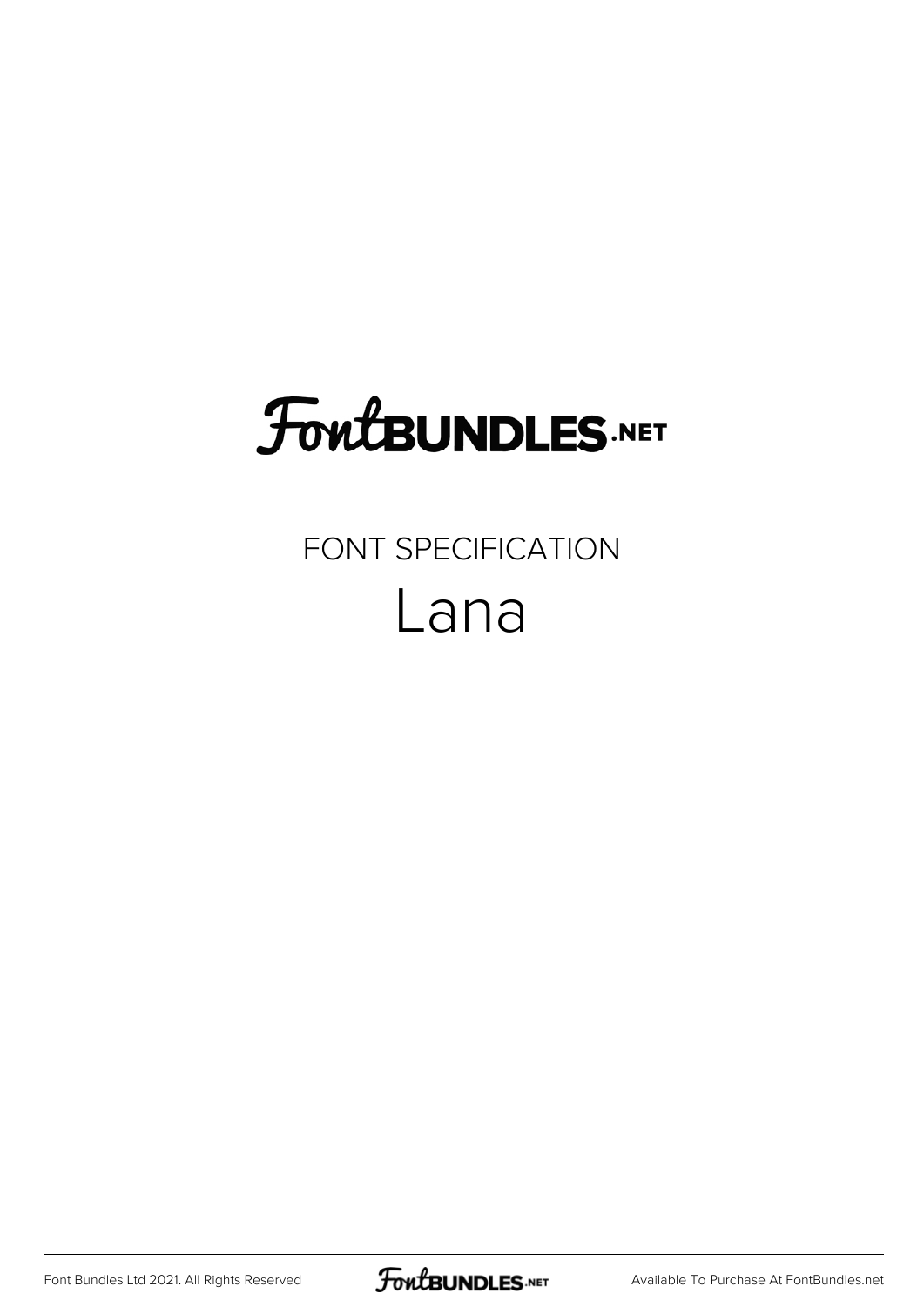**Uppercase Characters** 

### ABCDEFGHIJKLMNOPQRSTUVWXYZ

Lowercase Characters

#### abcdefghijklmnopqrstuvwxyz

Numbers

### 0123456789

Punctuation and Symbols

| Ļ                     | IJ                   | #                | \$ |  |   |                | $% 8'$ ( ) * + .        | $\blacksquare$<br>$\mathbf{r}$ | $\sim 10^6$ | $\frac{1}{2}$ . | $\blacktriangleleft$ | $=$         |
|-----------------------|----------------------|------------------|----|--|---|----------------|-------------------------|--------------------------------|-------------|-----------------|----------------------|-------------|
| $\blacktriangleright$ | $\ddot{\phantom{1}}$ |                  |    |  |   |                |                         |                                |             |                 | $\S \simeq$          | $\mathbf 0$ |
| 土                     |                      |                  |    |  |   |                |                         |                                |             |                 |                      | ≫           |
|                       |                      | All Other Glyphs |    |  |   |                |                         |                                |             |                 |                      |             |
|                       |                      |                  |    |  | A | $\overline{A}$ | $\overline{\mathsf{A}}$ | Æ                              |             | Ç               |                      |             |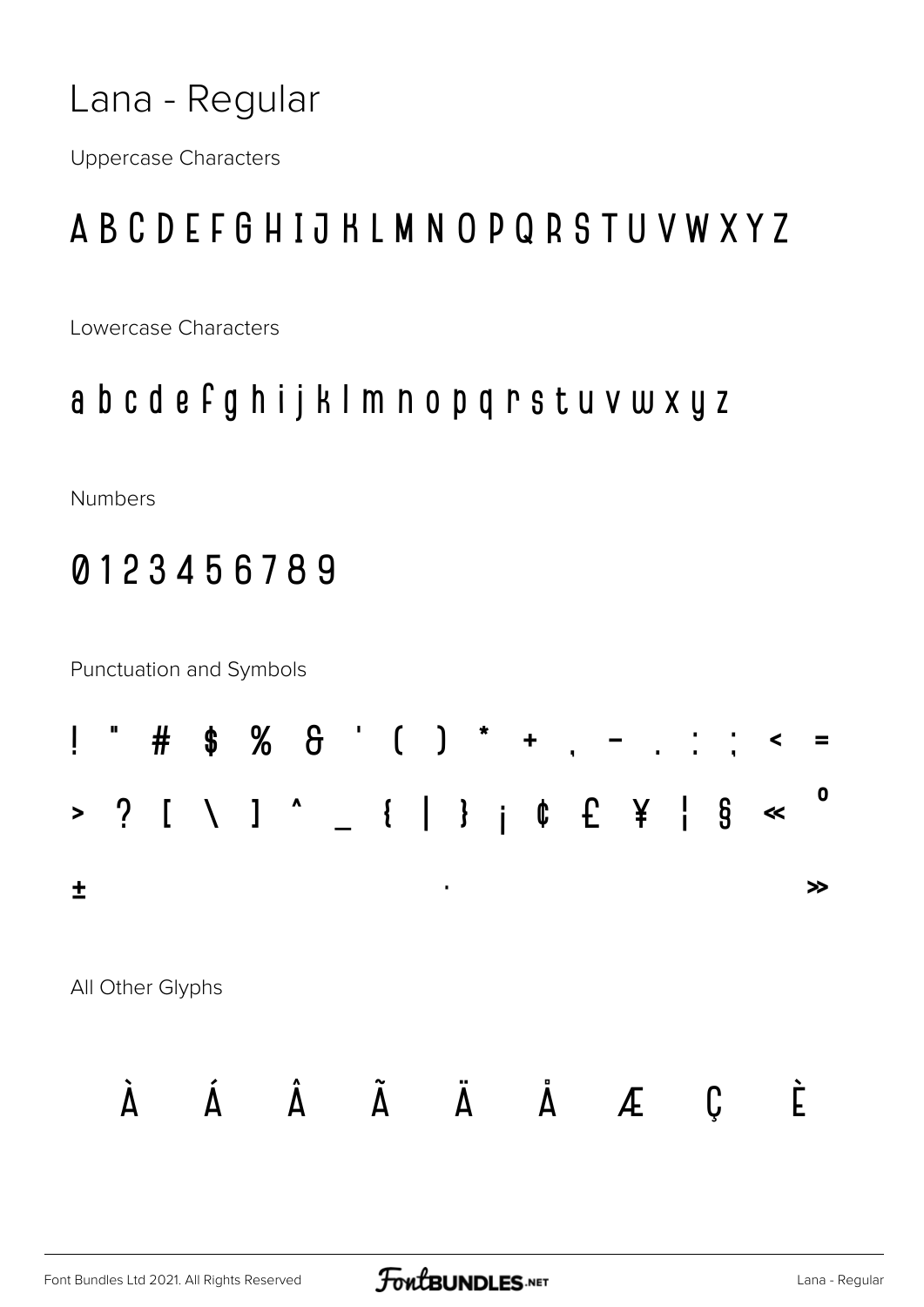| É |           |  | $\hat{E}$ $\ddot{E}$ $\dot{I}$ $\dot{I}$ $\ddot{I}$ | $\tilde{N}$                                                                                                                                                                                                                                                                                                                                                                                                                                                                                                        | Ò                  |
|---|-----------|--|-----------------------------------------------------|--------------------------------------------------------------------------------------------------------------------------------------------------------------------------------------------------------------------------------------------------------------------------------------------------------------------------------------------------------------------------------------------------------------------------------------------------------------------------------------------------------------------|--------------------|
| Ó | $\hat{0}$ |  | $\tilde{0}$ $\ddot{0}$ $\star$ $\emptyset$          | ÙÚ                                                                                                                                                                                                                                                                                                                                                                                                                                                                                                                 | $\hat{\mathsf{U}}$ |
|   | Ü Ý       |  | $\beta$ à á â $\tilde{a}$                           | ä                                                                                                                                                                                                                                                                                                                                                                                                                                                                                                                  | å                  |
| æ |           |  |                                                     | $\begin{array}{ccccccccccccccccc} \mathbf{C} && \mathbf{\hat{e}} && \mathbf{\hat{e}} && \mathbf{\hat{e}} && \mathbf{\hat{e}} && \mathbf{\hat{e}} && \mathbf{\hat{e}} && \mathbf{\hat{e}} && \mathbf{\hat{e}} && \mathbf{\hat{e}} && \mathbf{\hat{e}} && \mathbf{\hat{e}} && \mathbf{\hat{e}} && \mathbf{\hat{e}} && \mathbf{\hat{e}} && \mathbf{\hat{e}} && \mathbf{\hat{e}} && \mathbf{\hat{e}} && \mathbf{\hat{e}} && \mathbf{\hat{e}} && \mathbf{\hat{e}} && \mathbf{\hat{e}} && \mathbf{\hat{e}} && \mathbf{\$ |                    |
|   |           |  |                                                     | iñ ò ó ô ö ë <i>s</i>                                                                                                                                                                                                                                                                                                                                                                                                                                                                                              |                    |
|   |           |  |                                                     |                                                                                                                                                                                                                                                                                                                                                                                                                                                                                                                    |                    |
|   |           |  |                                                     | $\hat{W} \hspace{0.2in} \hat{U} \hspace{0.2in} \hat{Y} \hspace{0.2in} \hat{U} \hspace{0.2in} \hat{Y} \hspace{0.2in} \hat{Y} \hspace{0.2in} \hat{Y} \hspace{0.2in} \hat{Y} \hspace{0.2in} \hat{Y} \hspace{0.2in} \hat{Y} \hspace{0.2in} \hat{Y} \hspace{0.2in} \hat{Y} \hspace{0.2in} \hat{Y} \hspace{0.2in} \hat{Y} \hspace{0.2in} \hat{Y} \hspace{0.2in} \hat{Y} \hspace{0$                                                                                                                                       |                    |